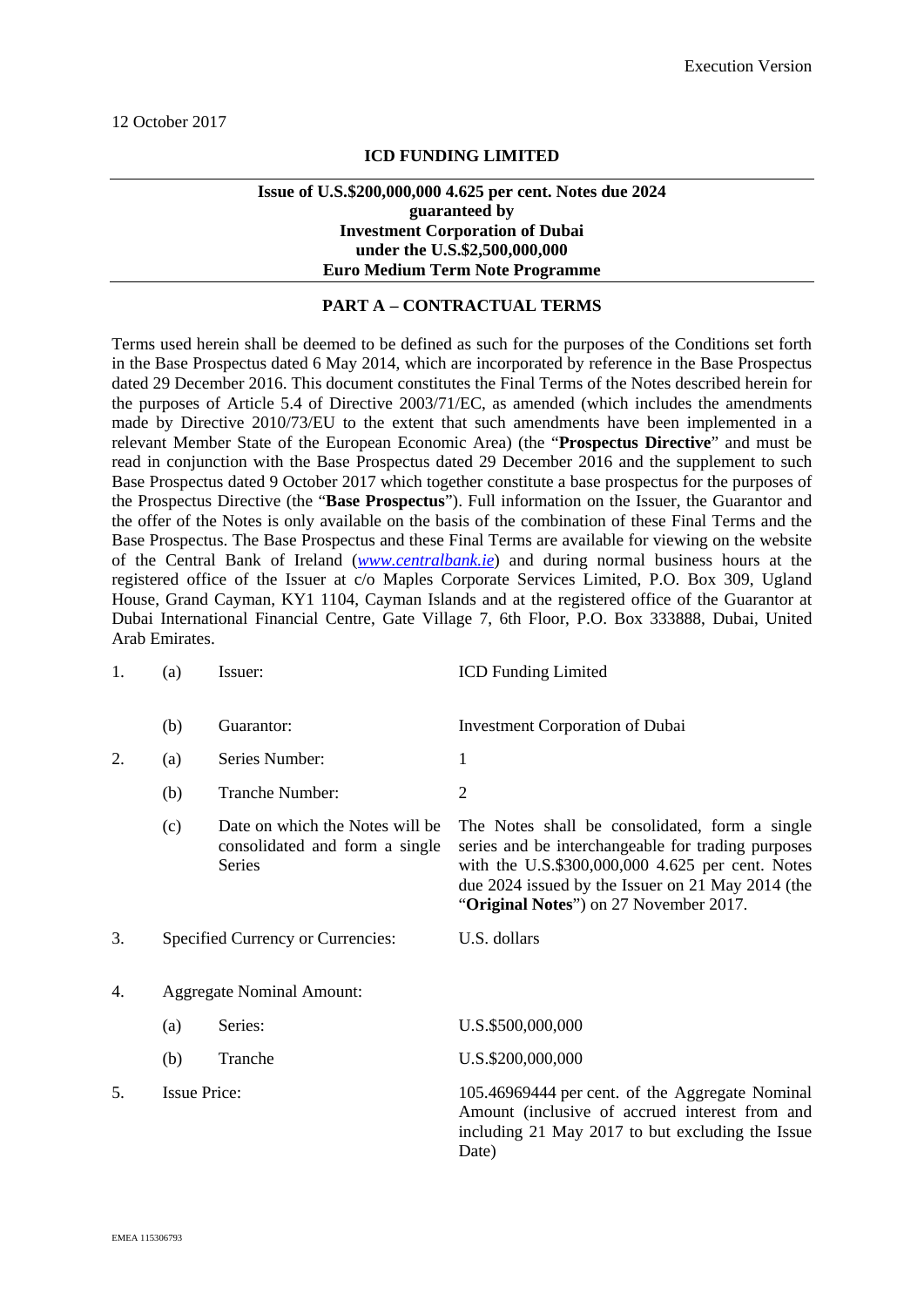| 6.                                               | (a)                      | <b>Specified Denominations:</b>                              | U.S.\$200,000 plus integral multiples of U.S.\$1,000<br>in excess thereof                                                                                        |  |
|--------------------------------------------------|--------------------------|--------------------------------------------------------------|------------------------------------------------------------------------------------------------------------------------------------------------------------------|--|
|                                                  | (b)                      | <b>Calculation Amount:</b>                                   | U.S.\$1,000                                                                                                                                                      |  |
| 7.                                               | (a)                      | <b>Issue Date:</b>                                           | 17 October 2017                                                                                                                                                  |  |
|                                                  | (b)                      | <b>Interest Commencement Date:</b>                           | 21 May 2017                                                                                                                                                      |  |
| 8.                                               | <b>Maturity Date:</b>    |                                                              | 21 May 2024                                                                                                                                                      |  |
| 9.                                               | <b>Interest Basis:</b>   |                                                              | 4.625 per cent. Fixed Rate<br>(see paragraph 13 below)                                                                                                           |  |
| 10.                                              | <b>Redemption Basis:</b> |                                                              | Subject to any purchase and cancellation or early<br>redemption, the Notes will be redeemed on the<br>Maturity Date at 100 per cent. of their nominal<br>amount. |  |
| 11.                                              | Put/Call Options:        |                                                              | Change of Control Put<br>(see paragraph 19 below)                                                                                                                |  |
| 12.                                              | (a)                      | <b>Status of the Notes:</b>                                  | Unsubordinated                                                                                                                                                   |  |
|                                                  | (b)                      | <b>Status of the Guarantee:</b>                              | Unsubordinated                                                                                                                                                   |  |
|                                                  | (c)                      | of<br><b>Notes</b><br>and<br>issuance<br>Guarantee obtained: | Date of Board approval for 20 December 2016 and 15 December 2016,<br>respectively                                                                                |  |
| PROVISIONS RELATING TO INTEREST (IF ANY) PAYABLE |                          |                                                              |                                                                                                                                                                  |  |
| 12 <sup>1</sup>                                  |                          | Eired Deta Meta Drovisioner                                  | $\lambda$ probabile                                                                                                                                              |  |

| 13. | Fixed Rate Note Provisions:          |                           | Applicable                                                                                                      |  |
|-----|--------------------------------------|---------------------------|-----------------------------------------------------------------------------------------------------------------|--|
|     | (a)                                  | $Rate(s)$ of Interest:    | 4.625 per cent. per annum payable in arrear on<br>each Interest Payment Date                                    |  |
|     | (b)                                  | Interest Payment Date(s): | 21 May and 21 November in each year up to and<br>including the Maturity Date, commencing on 21<br>November 2017 |  |
|     | (c)                                  | Fixed Coupon Amount(s):   | U.S.\$23.13 per Calculation Amount                                                                              |  |
|     | (d)                                  | Broken Amount(s):         | Not Applicable                                                                                                  |  |
|     | (e)                                  | Day Count Fraction:       | 30/360                                                                                                          |  |
|     | (f)                                  | Determination Date(s):    | Not Applicable                                                                                                  |  |
| 14. | <b>Floating Rate Note Provisions</b> |                           | Not Applicable                                                                                                  |  |
| 15. | <b>Zero Coupon Note Provisions</b>   |                           | Not Applicable                                                                                                  |  |
|     |                                      |                           |                                                                                                                 |  |

# **PROVISIONS RELATING TO REDEMPTION**

| 16. | Notice periods for Condition 7.2: | Minimum period: 30 days |
|-----|-----------------------------------|-------------------------|
|     |                                   | Maximum period: 60 days |
| 17. | Issuer Call:                      | Not Applicable          |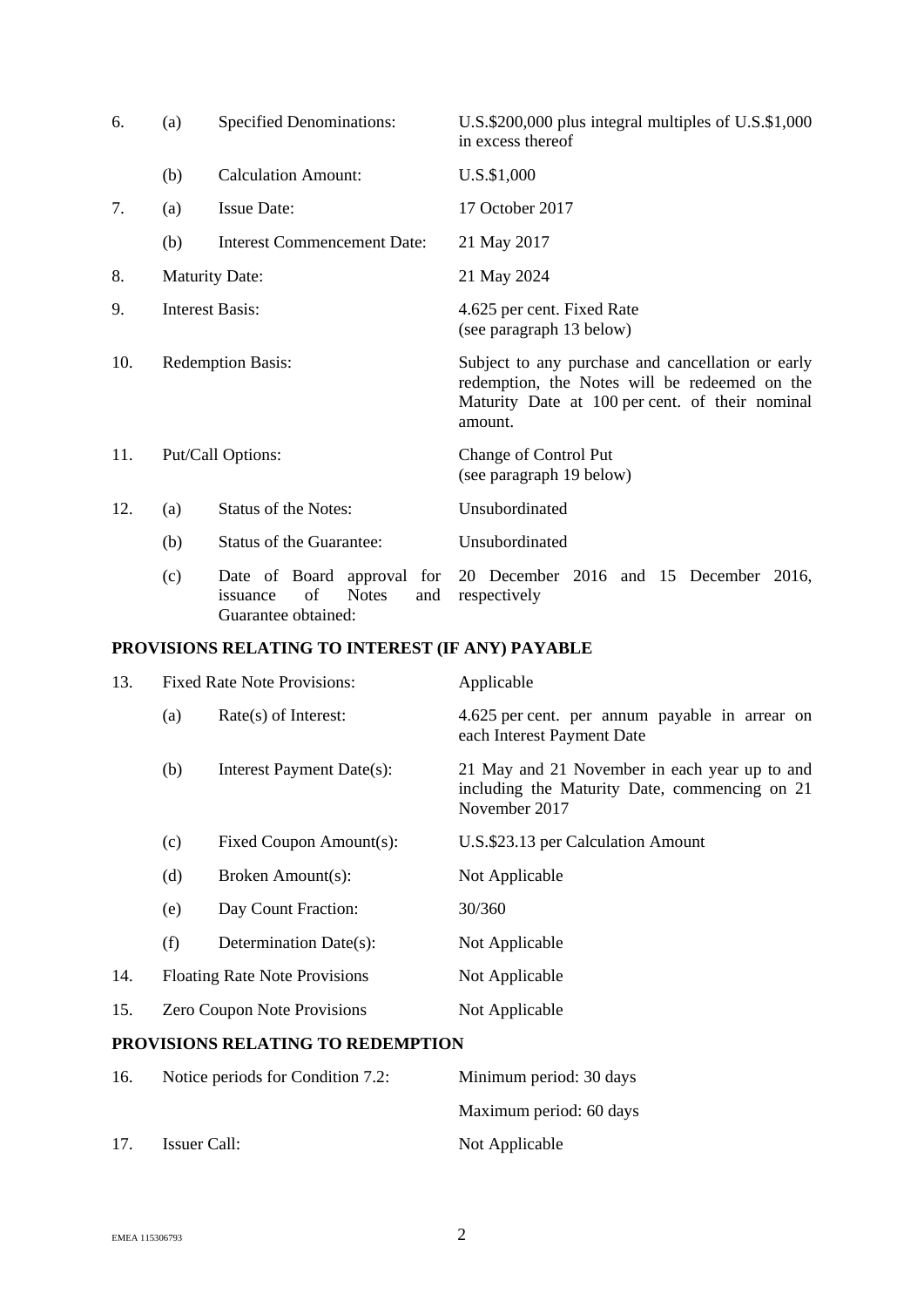| 18. | <b>Investor Put:</b>                                                                                                                          |                                         | Not Applicable                                     |
|-----|-----------------------------------------------------------------------------------------------------------------------------------------------|-----------------------------------------|----------------------------------------------------|
| 19. | Change of Control Put:                                                                                                                        |                                         | Applicable                                         |
|     | (a)                                                                                                                                           | Change of Control Redemption<br>Amount: | U.S.\$1,000 per Calculation Amount                 |
|     | (b)                                                                                                                                           | <b>Notice Periods:</b>                  | Minimum period: 30 days<br>Maximum period: 60 days |
| 20. | Final Redemption Amount:                                                                                                                      |                                         | U.S.\$1,000 per Calculation Amount                 |
| 21. | Early Redemption Amount payable on<br>redemption for taxation reasons or an<br>event of default and/or the method of<br>calculating the same: |                                         | U.S.\$1,000 per Calculation Amount                 |

## **GENERAL PROVISIONS APPLICABLE TO THE NOTES**

| 22. | Form of Notes:                  | <b>Registered Notes:</b>                                                                                                           |  |
|-----|---------------------------------|------------------------------------------------------------------------------------------------------------------------------------|--|
|     |                                 | Registered Global Note registered in the name of a<br>nominee for a common depositary for Euroclear<br>and Clearstream, Luxembourg |  |
| 23. | Additional Financial Centre(s): | Not Applicable                                                                                                                     |  |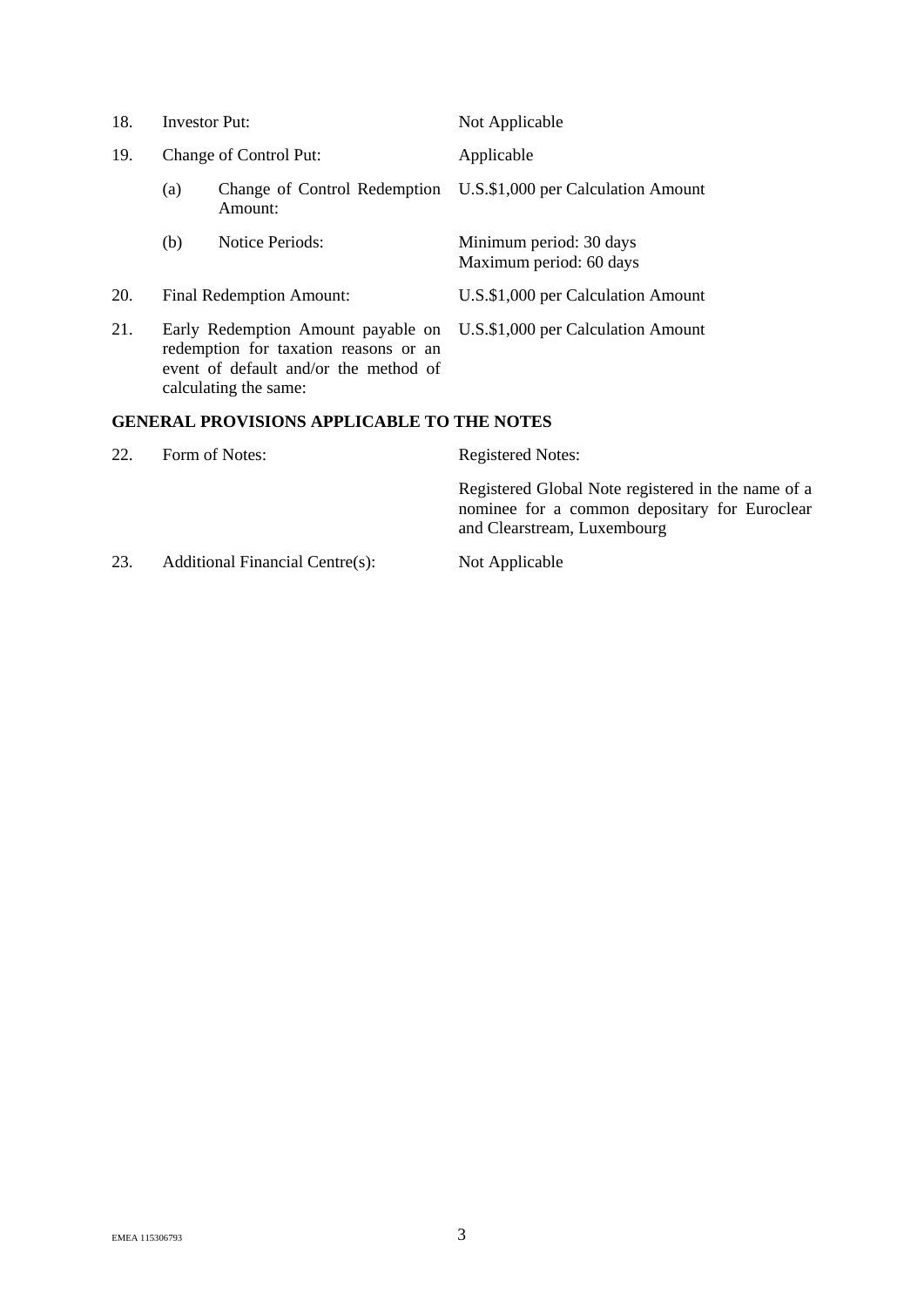SIGNED on behalf of **ICD FUNDING LIMITED** 

 $\frac{\prime}{\mu}$  $\overline{K}$ 

**SIGNED** on behalf of **INVESTMENT CORPORATION OF DUBAL** 

By:  $\frac{1}{2}$ <br>Duly authorised

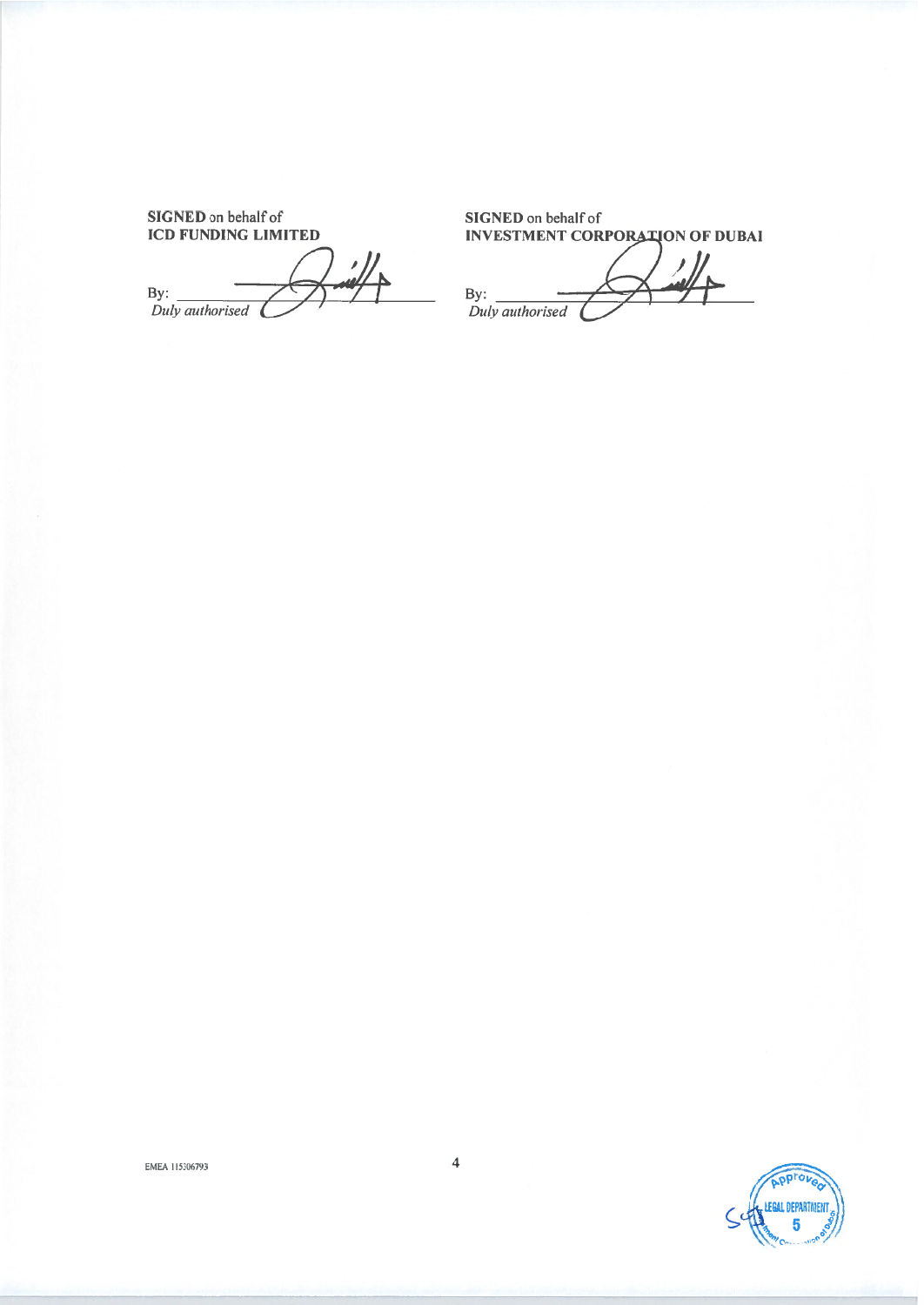## **PART B - OTHER INFORMATION**

### 1. **LISTING AND ADMISSION TO TRADING**

- (a) Listing and Admission to trading Application has been made by the Issuer (or on its behalf) for the Notes to be admitted to trading on the Irish Stock Exchange's Main Securities Market and NASDAQ Dubai and listing on the Official List of the Irish Stock Exchange and the Official List maintained by the Dubai Financial Services Authority with effect from (on or around) 17 October 2017.
- (b) Estimate of total expenses related to admission to trading: Irish Stock Exchange: €600 NASDAQ Dubai: U.S.\$2,000

#### 2. **INTERESTS OF NATURAL AND LEGAL PERSONS INVOLVED IN THE ISSUE**

Save for any fees payable to the Managers, so far as the Issuer and the Guarantor are aware, no person involved in the issue of the Notes has an interest material to the offer. The Managers and their affiliates have engaged, any may in the future engage, in investment banking and/or commercial banking transactions with, and may perform other services for the Issuer or the Guarantor or their affiliates in the ordinary course of business for which they may receive fees.

#### 3. **YIELD**

Indication of yield: 4.000 per cent.

The yield is calculated at the Issue Date on the basis of the Issue Price. It is not an indication of future yield.

## 4. **OPERATIONAL INFORMATION**

(a) ISIN: The Notes will initially bear a temporary ISIN of XS1699972508 and will bear ISIN XS1069870415 with effect from the date on which they are consolidated and form a single Series with the Original Notes.

(b) Common Code: Until the Notes are consolidated and form a single Series with the Original Notes, they shall have the temporary common code 169997250. Thereafter, they will have the same common code as the Original Notes, being 106987041.

- (c) Any clearing system(s) other than Euroclear and Clearstream Banking, Luxembourg and the relevant identification number(s): Not Applicable
- (d) Delivery: Delivery against payment
- (e) Names and addresses of additional Paying Agent(s) (if any): Not applicable